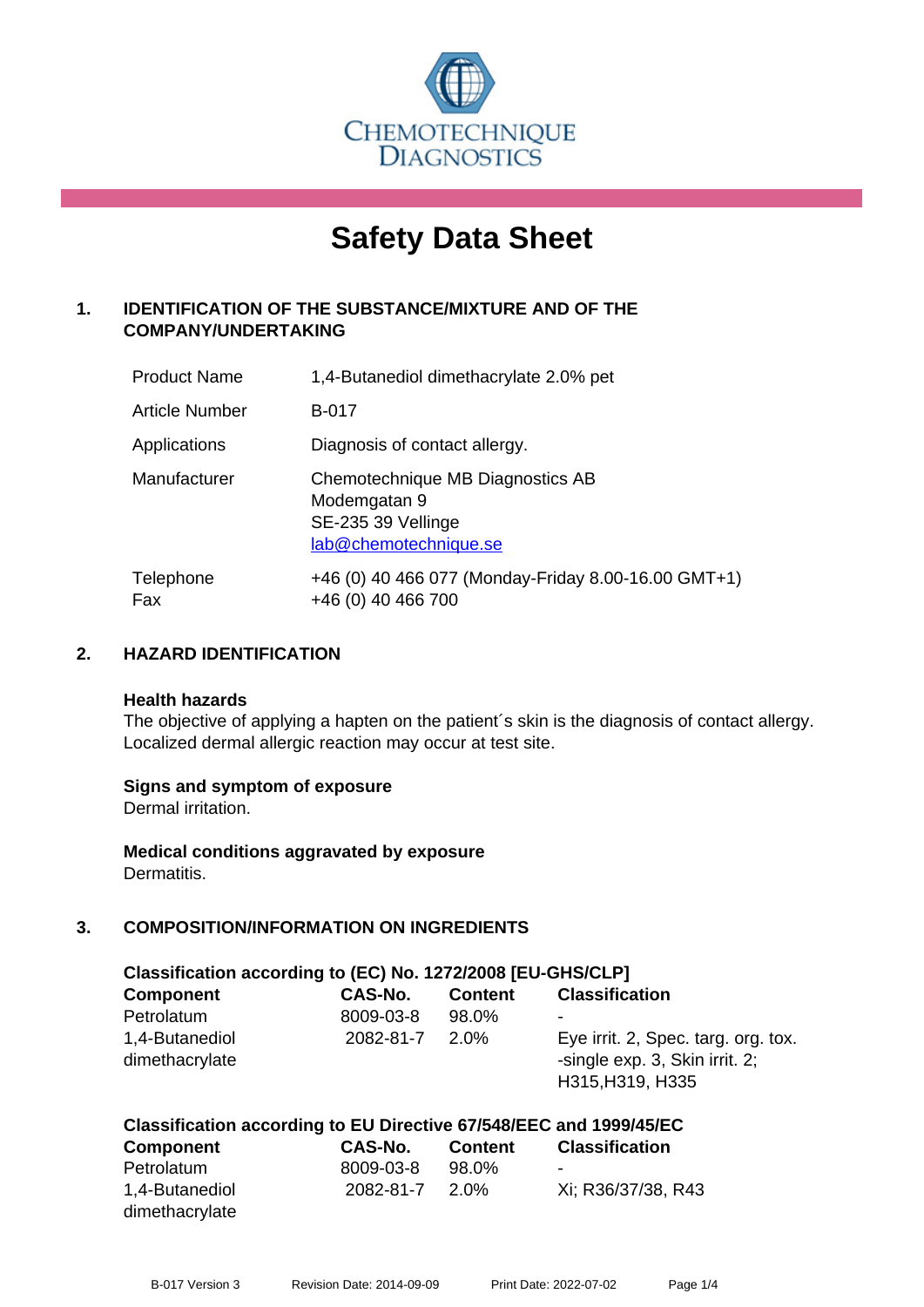#### **4. FIRST AID MEASURES**

**Emergency and first aid procedures**

Obtain medical attention.

#### **5. FIRE-FIGHTING MEASURES\***

#### **Suitable extinguish media**

CO2, powder or water spray. Fight larger fires with water spray or alcohol resistant foam.

# **For safety reasons unsuitable extinguishing agents**

Water with full jet.

# **Special protective equipment for fire-fighters** Wear self-contained respiratory protective device. Wear fully protective suit.

\*Data is shown for petrolatum only

# **6. ACCIDENTAL RELEASES MEASURES**

**Steps to be taken if material is released or spilled** Contain and place in a closed container.

# **7. HANDLING AND STORAGE**

**Precautions to be taken in handling and storage** Store dark at 5-8°C. Avoid extended exposure to light. FOR EXTERNAL USE ONLY.

# **8. EXPOSURE CONTROLS/PERSONAL PROTECTION**

**Respiratory protection** Not required.

**Ventilation** Local exhaust.

**Protective gloves** Disposal gloves.

# **Eye protection**

Not required with normal use.

#### **Work/Hygienic practices**

Wash hands after each use.

#### **9. PHYSICAL AND CHEMICAL PROPERTIES**

Odour **Odourless** 

Appearance Ivory White Semi-solid

Melting point\* 50-55° C

Boiling point\* No data available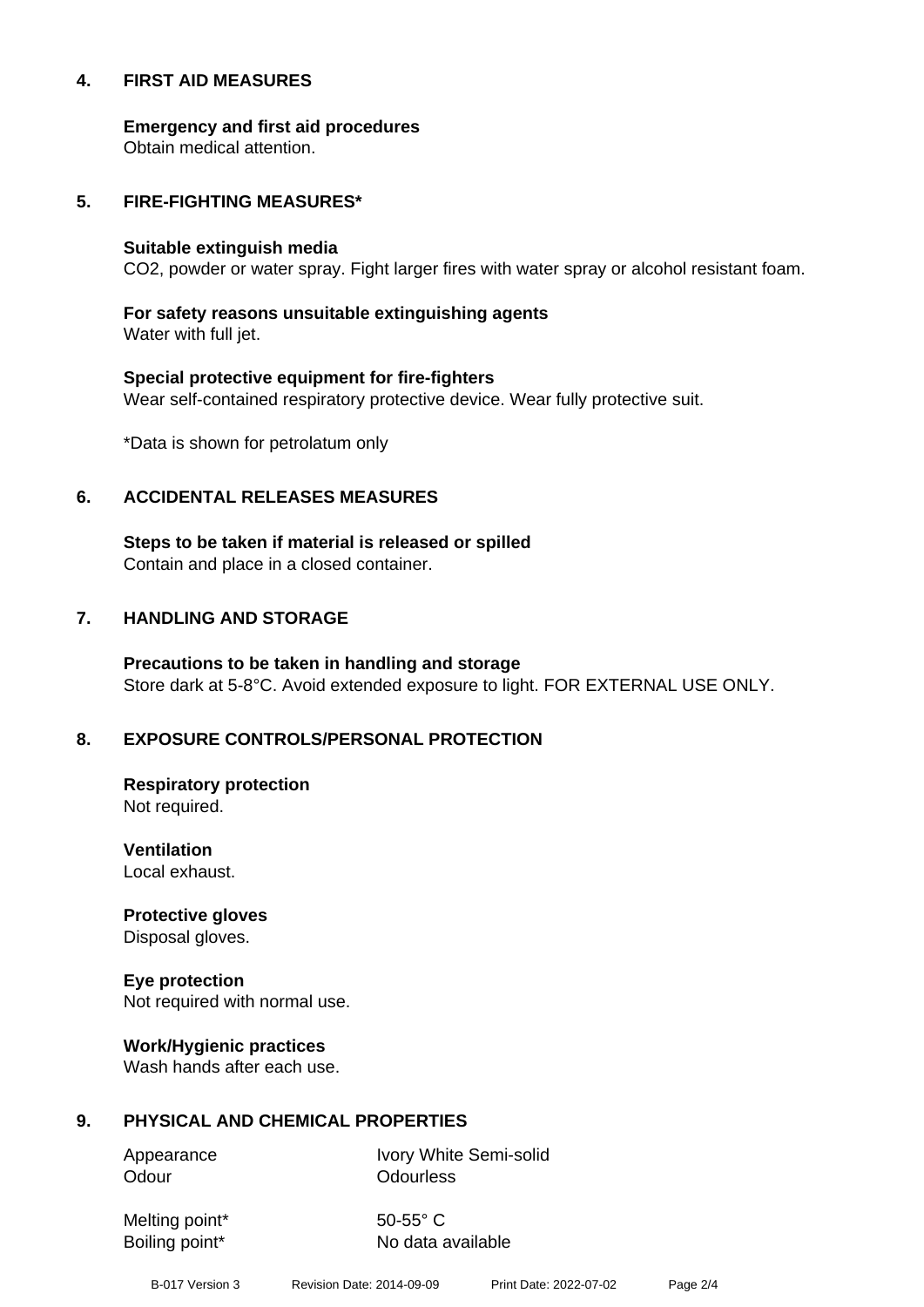Flash point\* >100°C Density\* No data available. Solubility in/Miscibility with Water\*

Self ignition\* Product does not self ignite. Danger of explosion\* Product does not present an explosion hazard. Insoluble

\*Data is shown for petrolatum only

# **10. STABILITY AND REACTIVITY**

#### **Incompability**

May react with strong oxidizing agents.

#### **Stability**

Stable at recommended storage conditions.

#### **Hazardous byproducts**

Combustion may generate CO, CO2 and other oxides.

#### **Hazardous polymerization**

Will not occur

# **11. TOXICOLOGICAL INFORMATION**

No data available.

#### **12. ECOLOGICAL INFORMATION**

No data available.

# **13. DISPOSAL CONSIDERATIONS**

#### **Waste disposal method**

Comply with federal, state/provincial and local regulation.

# **14. TRANSPORT INFORMATION**

Not dangerous goods.

# **15. REGULATORY INFORMATION**

The classification is according to the latest editions of the EU lists, and extended by company and literature data.

# **16. OTHER INFORMATION**

# **Text of H-statements and R-phrases mentioned in Section 3**

| Eye irrit. 2<br>Spec. targ. org. tox. - single exp. 3 |                           |                        | Eye irritation (Category 2)<br>Specific target organ toxicity - single<br>exposure (Category 3) |  |
|-------------------------------------------------------|---------------------------|------------------------|-------------------------------------------------------------------------------------------------|--|
| B-017 Version 3                                       | Revision Date: 2014-09-09 | Print Date: 2022-07-02 | Page 3/4                                                                                        |  |